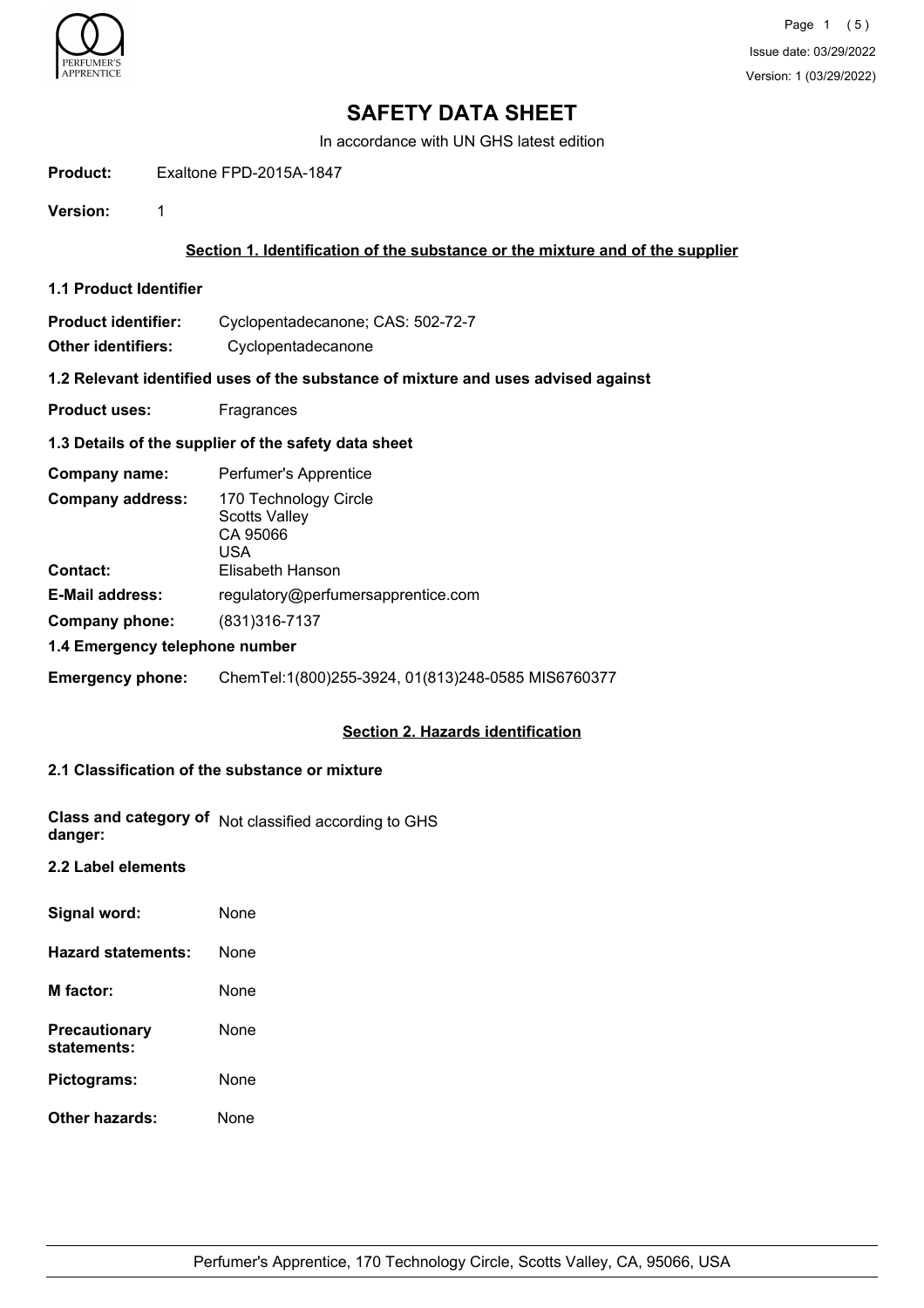

In accordance with UN GHS latest edition

**Product:** Exaltone FPD-2015A-1847

**Version:** 1

# **Section 3. Composition / information on ingredients**

**3.1 Substances**

**Product identifier:** Cyclopentadecanone; CAS: 502-72-7

## **Section 4. First-aid measures**

#### **4.1 Description of first aid measures**

| Inhalation:           | Remove from exposure site to fresh air, keep at rest, and obtain medical attention.                            |
|-----------------------|----------------------------------------------------------------------------------------------------------------|
| Eye exposure:         | Flush immediately with water for at least 15 minutes. Contact physician if symptoms persist.                   |
| <b>Skin exposure:</b> | Remove contaminated clothes. Wash thoroughly with soap and water. Contact physician if<br>irritation persists. |
| Ingestion:            | Rinse mouth with water and obtain medical attention.                                                           |

### **4.2 Most important symptoms and effects, both acute and delayed**

None expected, see Section 4.1 for further information.

### **4.3 Indication of any immediate medical attention and special treatment needed**

None expected, see Section 4.1 for further information.

## **SECTION 5: Firefighting measures**

#### **5.1 Extinguishing media**

Suitable media: Carbon dioxide, Dry chemical, Foam.

#### **5.2 Special hazards arising from the substance or mixture**

In case of fire, may be liberated: Carbon monoxide, Unidentified organic compounds.

### **5.3 Advice for fire fighters:**

In case of insufficient ventilation, wear suitable respiratory equipment.

#### **Section 6. Accidental release measures**

## **6.1 Personal precautions, protective equipment and emergency procedures:**

Avoid inhalation. Avoid contact with skin and eyes. See protective measures under Section 7 and 8.

#### **6.2 Environmental precautions:**

Keep away from drains, surface and ground water, and soil.

#### **6.3 Methods and material for containment and cleaning up:**

Remove ignition sources. Provide adequate ventilation. Avoid excessive inhalation of vapours. Contain spillage immediately by use of sand or inert powder. Dispose of according to local regulations.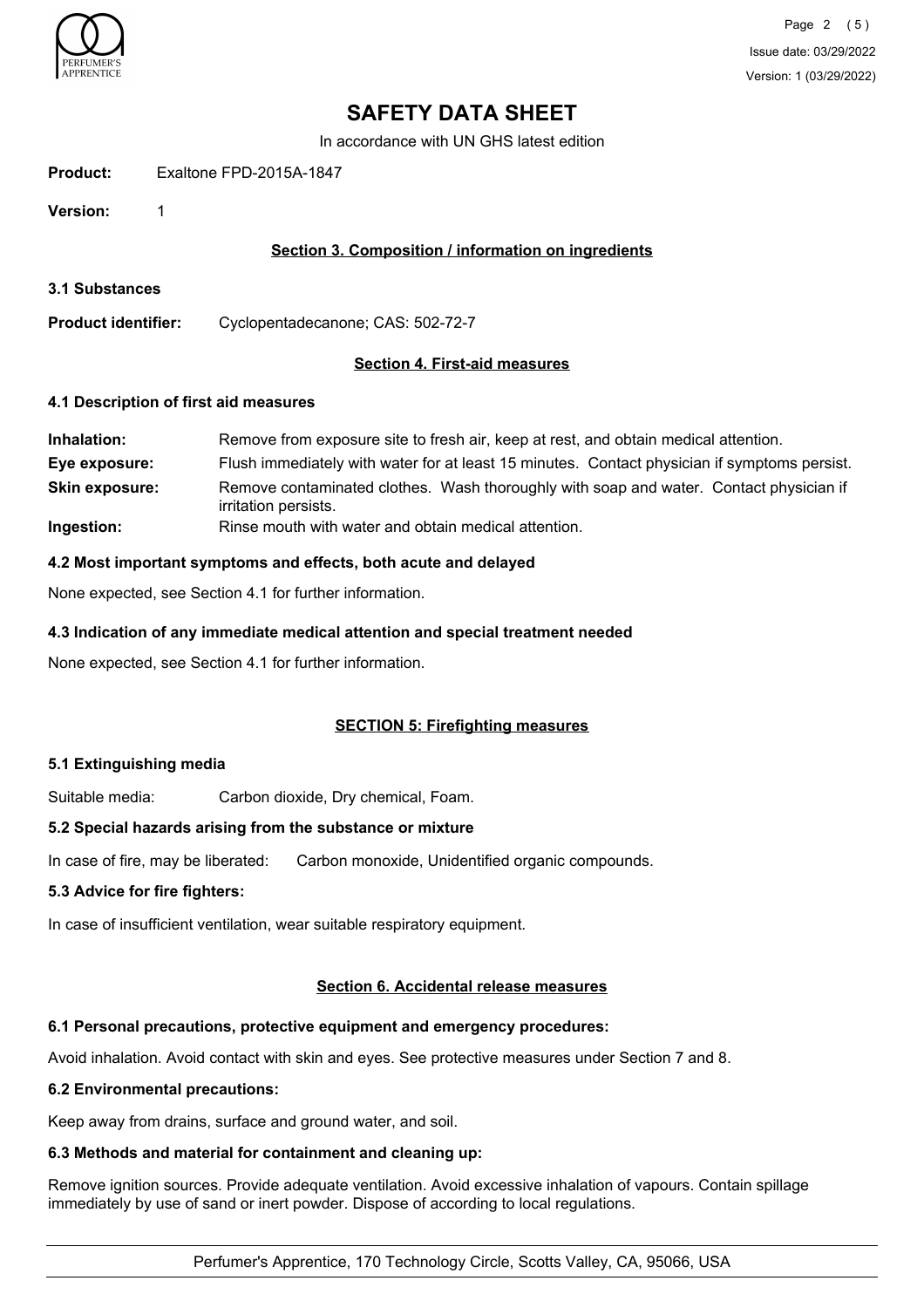

In accordance with UN GHS latest edition

**Product:** Exaltone FPD-2015A-1847

**Version:** 1

**6.4 Reference to other sections:**

Also refer to sections 8 and 13.

## **Section 7. Handling and storage**

### **7.1 Precautions for safe handling:**

Keep away from heat, sparks, open flames and hot surfaces. - No smoking. Use personal protective equipment as required. Use in accordance with good manufacturing and industrial hygiene practices. Use in areas with adequate ventilation Do not eat, drink or smoke when using this product.

### **7.2 Conditions for safe storage, including any incompatibilities:**

Store in a well-ventilated place. Keep container tightly closed. Keep cool. Ground/bond container and receiving equipment. Use explosion-proof electrical, ventilating and lighting equipment. Use only non-sparking tools. Take precautionary measures against static discharge.

## **7.3 Specific end use(s):**

Fragrances: Use in accordance with good manufacturing and industrial hygiene practices.

## **Section 8. Exposure controls/personal protection**

#### **8.1 Control parameters**

Workplace exposure limits: Not Applicable

## **8.2 Exposure Controls**

## **Eye / Skin Protection**

Wear protective gloves/eye protection/face protection

#### **Respiratory Protection**

Under normal conditions of use and where adequate ventilation is available to prevent build up of excessive vapour, this material should not require special engineering controls. However, in conditions of high or prolonged use, or high temperature or other conditions which increase exposure, the following engineering controls can be used to minimise exposure to personnel: a) Increase ventilation of the area with local exhaust ventilation. b) Personnel can use an approved, appropriately fitted respirator with organic vapour cartridge or canisters and particulate filters. c) Use closed systems for transferring and processing this material.

Also refer to Sections 2 and 7.

## **Section 9. Physical and chemical properties**

## **9.1 Information on basic physical and chemical properties**

| Appearance:                    | Not determined |
|--------------------------------|----------------|
| Odour:                         | Not determined |
| pH:                            | Not determined |
| Initial boiling point / range: | Not determined |
| Flash point:                   | $>93$ °C       |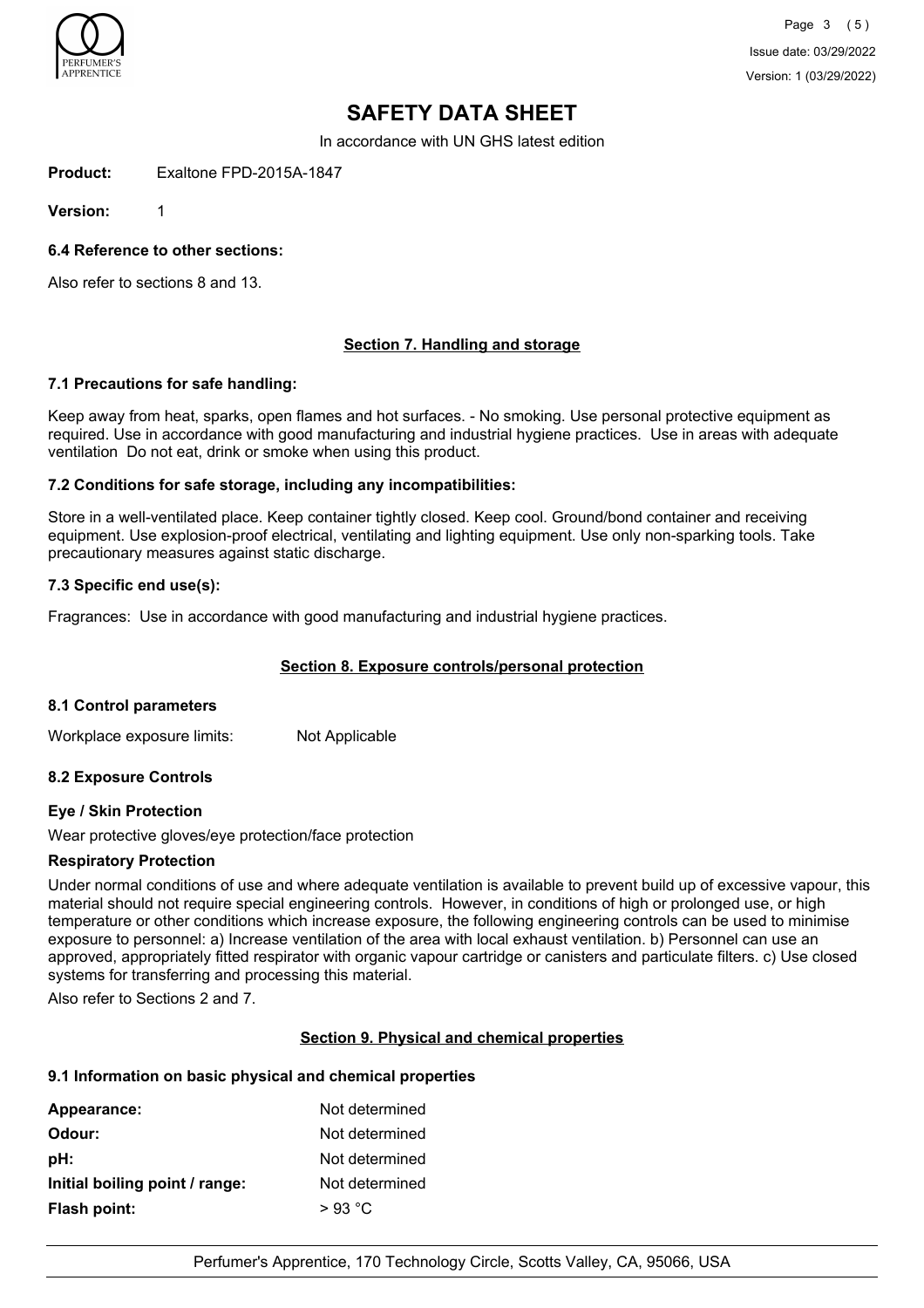

Page 4 (5) Issue date: 03/29/2022 Version: 1 (03/29/2022)

# **SAFETY DATA SHEET**

In accordance with UN GHS latest edition

**Product:** Exaltone FPD-2015A-1847

**Version:** 1

| Vapour pressure:         | Not determined |
|--------------------------|----------------|
| <b>Relative density:</b> | Not determined |
| Solubility(ies):         | Not determined |
| 9.2 Other information:   | None available |

## **Section 10. Stability and reactivity**

### **10.1 Reactivity:**

Presents no significant reactivity hazard, by itself or in contact with water.

### **10.2 Chemical stability:**

Good stability under normal storage conditions.

## **10.3 Possibility of hazardous reactions:**

Not expected under normal conditions of use.

### **10.4 Conditions to avoid:**

Avoid extreme heat.

**10.5 Incompatible materials:**

Avoid contact with strong acids, alkalis or oxidising agents.

## **10.6 Hazardous decomposition products:**

Not expected.

## **Section 11. Toxicological information**

## **11.1 Information on toxicological effects**

This material does not meet the criteria for classification for health hazards under UN GHS.

| <b>Assumed Toxicity Value (LD50 or ATE) for Acute Oral Toxicity:</b>       | Not Applicable |
|----------------------------------------------------------------------------|----------------|
| <b>Assumed Toxicity Value (LD50 or ATE) for Acute Dermal Toxicity:</b>     | Not Applicable |
| <b>Assumed Toxicity Value (LC50 or ATE) for Acute Inhalation Toxicity:</b> | Not Available  |
| <b>Inhalation Route:</b>                                                   | Not Available  |

Refer to Section 2 for additional information.

# **Section 12. Ecological information**

| <b>12.1 Toxicity:</b>               | Not available |
|-------------------------------------|---------------|
| 12.2 Persistence and degradability: | Not available |
| 12.3 Bioaccumulative potential:     | Not available |
| 12.4 Mobility in soil:              | Not available |